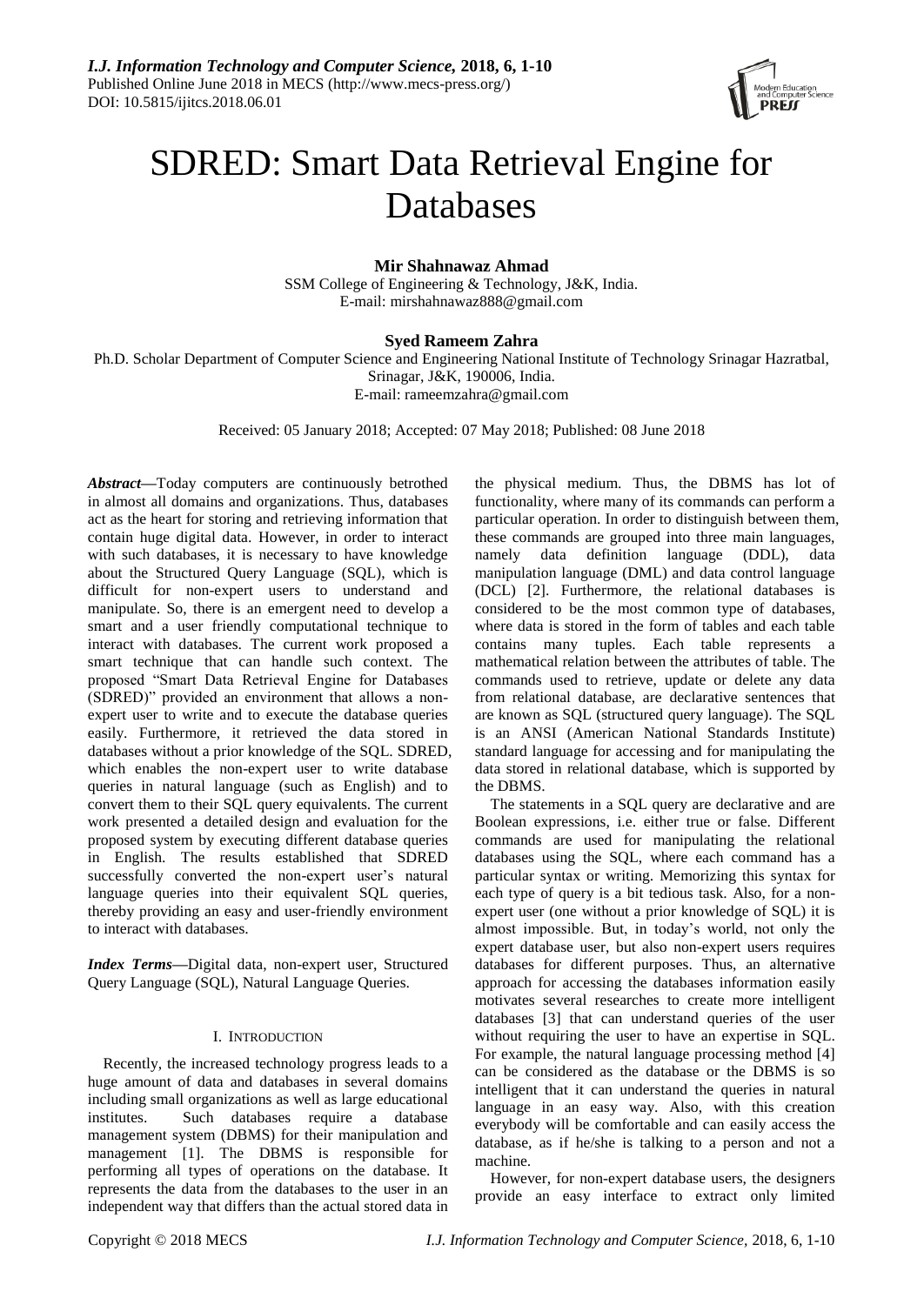information from the database, depending on the fields provided by the designer. Therefore, if the user wants to extract other fields of database, it is not able to do so because of the limited fields provided by the software designer. In order to overcome this problem, an intelligent engine is proposed in the current work to assist the non-expert users for interacting with the database using a natural language (English). Afterward, the user can extract any data easily without any knowledge about the SQL. Hence, the proposed enhanced system's user can extract limitless information that is present in the database. This proposed scheme is based on the idea of constructing an intelligent layer that works on the top of normal SQL query processing engine [5]. The formed intelligent layer will be responsible for transforming the user's natural language query into SQL query, which can then be easily understood by the SQL query-processing engine. The intelligent layer thus formed is responsible for transforming the user's natural language query into SQL query, which can then be easily understood by the SQL query-processing engine. Moreover, when a common user types a query in natural language, there is a possibility of incurring some mistakes such as incorrect table name, attribute name or any word necessary for the formation of SQL query. The proposed intelligent layer is so smart that it is able to detect those mistakes and will be able to correct them. Finally, the proposed system can construct a correct SQL query out of the user's natural language query. Thus, the intelligent layer will not only be smart, but will be robust, giving an easy environment to database user to interact with database and retrieve any information from the database.

The organization of the remaining sections is as follows. Section II includes the related work followed by the methodology and the mathematical model in Sect. III and IV respectively. The proposed system is demonstrated and discussed in Sect. V. The results and conclusion are given in Sect. VI. Finally, the conclusion is reported in Sect. VII.

#### II. RELATED WORK

Researchers are interested with designing an easy and user-friendly environment for accessing the data stored in databases due to the widespread of database applications in the different domains [6]. Bertino et al. [7] designed an intelligent database system as a first step to make more intelligent databases. These databases were able to process the user queries in much similar way like that by a human brain, and hence were intelligent. However, for these intelligent databases to be successful, a human friendly way of interaction is required. To achieve that requirement, Lewis et al. [8] proposed the engagement of natural language processing to provide a natural language interface to the database user.

Typically, it is evident that using natural language for interacting with databases requires realizing different patterns in human speech [9], and consequently formulating different rules to transform natural language query into computer understood language. Valverde et al.

[10] designed an ontology-based system for querying DBpedia. The authors used a rule-based approach [11], where a particular rule triggers a unique set of operations to be performed. However, some mistakes may occur while writing the database query in natural language. In order to detect such mistakes for further replacement with correct words, researchers have proposed a technique known as Levenshtein distance measurement technique [12]. Also, Ayan et al. [13] proposed a technique "Clarifying natural language input using targeted questions" that used some predefined questions for understanding the natural language input from the user and hence provided suitable results. Llopis et al. [14] provided an example for creating a natural language interface to query a database. The authors explain different constraints and data structures used for creating this interface. Afterward, Li et al. [15] proposed an interactive interface for querying relational databases that used an interactive approach for understanding the user's natural language queries. This interactive approach was inappropriate tool for understanding the natural language queries, as it was time consuming and complex. This system was continuously interacting with the database user in order to understand a single natural language query of database user through asking multiple questions to clearly recognize a single natural language query. Hence, the system can process multiple queries in order to successfully understand and execute a single natural language query, thereby making the system more complex.

From the preceding literatures, a novel smart technique (SDRED) is proposed for querying the databases using natural language. The proposed technique is superior to the previously mentioned system in [15] as it has several features including:

- Instead of asking continuous questions or continuously interacting with the database user, the proposed system only takes a single query from the database user in natural language. Afterward, it processes the single query and finally provides desired results to the user, thus making the interface much simpler with less complexity compared to the work in [15].
- The proposed technique is robust as it corrects the mistakes of the database user automatically that may occur while writing queries in natural language.
- There are different methods embedded in the proposed technique that make it a new system for querying the databases in natural language.

#### III. METHODOLOGY

Generally, the SQL is necessary query language to interact with a relational database. However, the limitations in using SQL include the tedious task of remembering the syntax of different SQL queries. Thus, the current work proposed a SDRED to overcome this limitation and to allow a common user-friendly and easy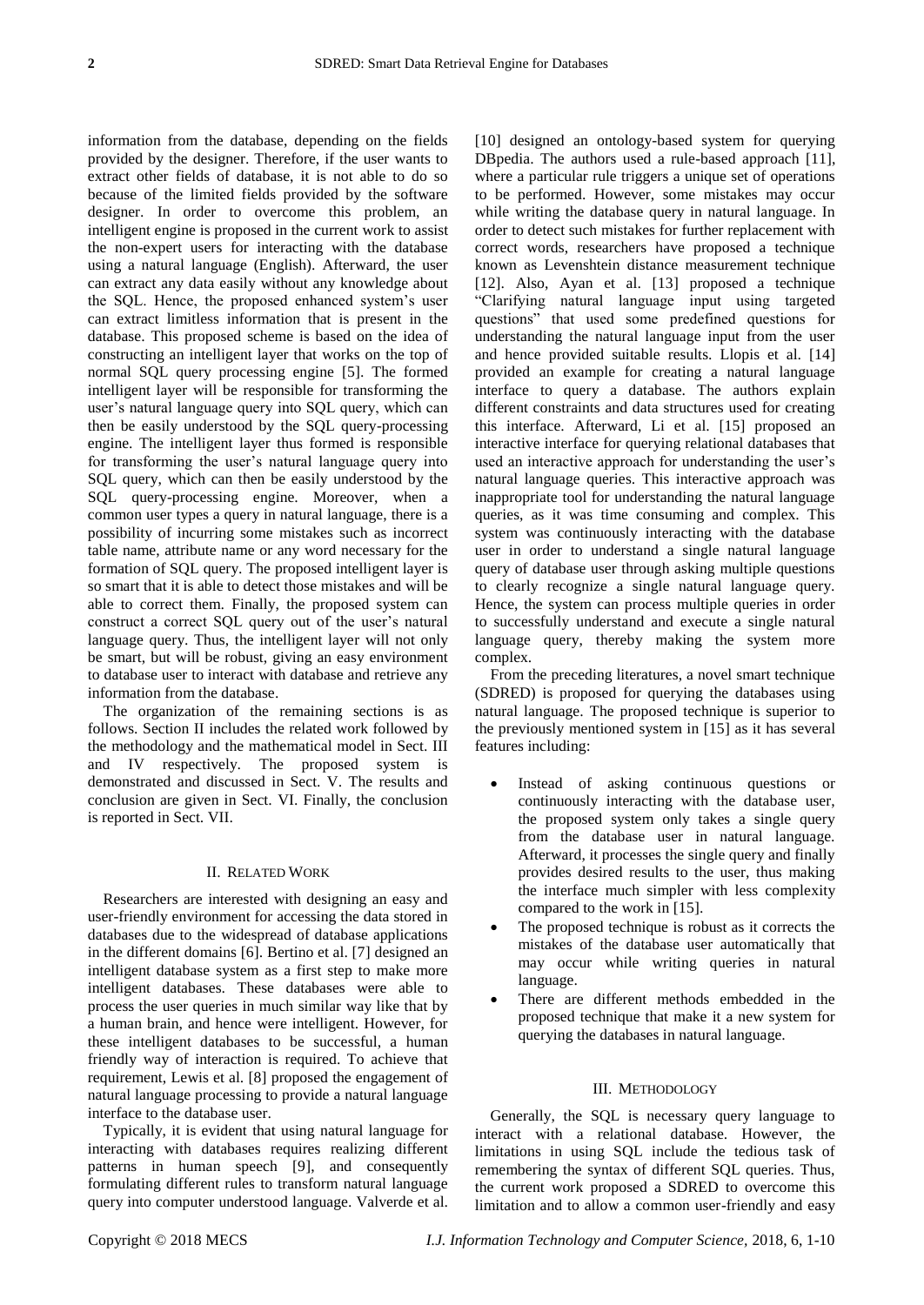access and interaction database. It allowed the database users interaction with the database in a natural language like English language. In the proposed system, the databases intelligent system SDRED design will be working on the top of the standard SQL query engine. The SDRED is responsible for taking the input from user who typed in natural language, namely the English language to extract useful information from the input to transform it into an SQL query. The generated SQL query is than passed to the standard SQL query engine to execute the SQL query and to produce the desired results for the user. Several training structures were implemented in the SDRED to train the system for the desired processing and for extracting useful information from the input, which finally transformed into SQL query. These training structures train the system for the desired processing and also guide the system when a totally new type of information is encountered. Such training structures are the key which make the system intelligent. The proposed intelligent system consists of different phases/modules through which the user's input passes and formulates an SQL query at the end. Moreover, each module contains different training structures that guide them in performing specific tasks and support them to discover new information during processing and preserving the obtained information for future uses. During the user's natural language query processing, the main motto is to obtain the names of relational database tables or the attributes of tables or any values in a particular table, and finally use it to construct the SQL query. Thus, the Meta data of database is used for searching the above mentioned information that contains all the information regarding a database. It will be also used it to extract useful information from the user's natural language query. Once the intelligent system is able to obtain the names of database's table or the attribute name of any table or both, then the SQL query construction will take place. The whole intelligent SDRED system and its different modules are shown in Figure 1.

The different modules and training structures used in each module are discussed in following subsections.

## *A. Lexical Analysis*

The first step in the processing of the user's query (Q) is the Lexical analysis [16], which is typed in English. Each word in the natural language query is separated. The unnecessary words/information is removed using stopword (Ws) training structure that consists of all the unwanted words called stop-words. Subsequently, whenever the user's natural language query has certain stop-words in it, they are checked using this datastructure and are thus removed. Initially, this training structure consists of basic Ws, such as if, to, so, at, in, on, etc., but with time when more natural language queries are supplied to the SDRED, this training structure is expanded. When some new Ws are discovered during the processing of user's natural language queries, then they are also automatically added to Ws, thus making it an intelligent training structure.

Once all the stop-words contained in the user's natural language query are removed, then the useful words (known as tokens) are passed to the next phase for further processing. Accordingly, during lexical analysis phase the useful words (Tokens) are generated. These generated tokens may contain the names of database tables or table attribute names or any value contained in database table.



Fig.1. Detailed view of SDRED system

The token generation algorithm is as follows:

*Algorithm 1: Token Generation Algorithm*

| <i>Input</i> : The natural language query entered by |
|------------------------------------------------------|
| database user                                        |
| Separate each word of the input query                |
| Sort the words in any contiguous memory (a)          |
| for $i = 1$ to size_of (a)                           |
| If $a[i] == Ws$ , then                               |
| Remove the word from 'a'                             |
| else                                                 |
| No change to 'a'                                     |
| End for                                              |
| Pass the stored words in 'a' to next phase as tokens |
| <i>Output:</i> Multiple tokens                       |

The procedure for the token generation algorithm is illustrated in Figure 2.

## *B. Semantic Analysis and Semantic Matching*

Kaufmann & Bernstein [17] presented an evaluation of natural language interfaces by semantic analysis. Similar technique based on the use of semantic analysis for evaluating the natural language input was presented by Habernal and Konopik [18]. In the current work, similar technique for both the ones in [17, 18, 19] is employed. The input to this phase is the useful words (tokens) extracted by the lexical analyzer. This phase is responsible for several task including i) matching the tokens with the actual information in the database, ii) understanding their meaning, and iii) replacing the correct words in place of wrong tokens (if any). Thus,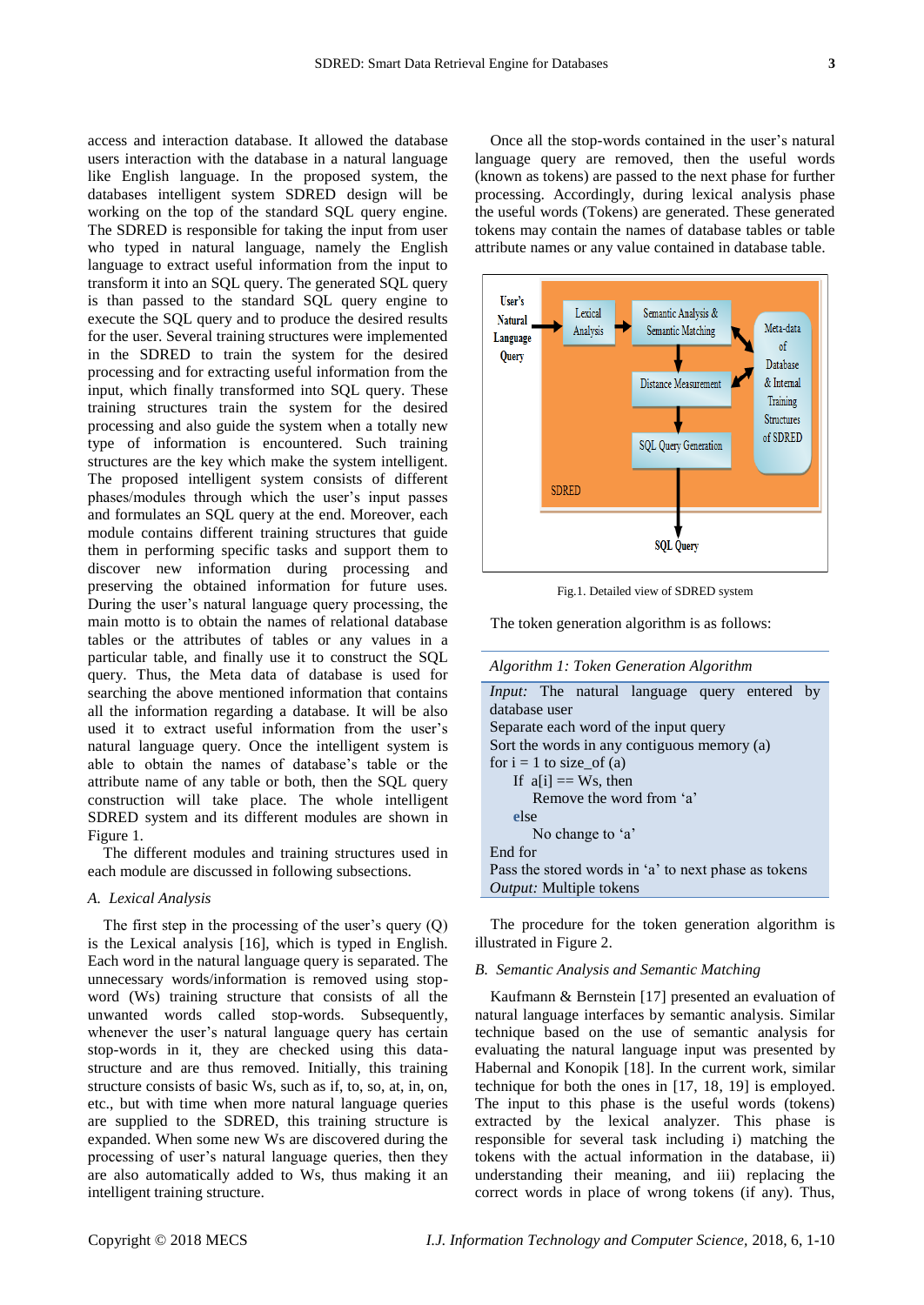even if the user has typed wrong information in the input, this phase is responsible for correcting the mistakes, thus again making the system intelligent.



Fig.2. Procedure for Token Generation

This phase processes each token by searching it in the Metadata of database. If the token is not present in the database, then it is replaced with the help of semantic measurement technique [20] and context modeling technique [21], where the token (whose information is not present in the database) is replaced with that token which is present in the meta data of database having the least semantics distance, i.e. which is similar to the meaning of the given token. Thus, through this phase, even if the user enters those table names or attribute names in natural language query which are not in the database (but their synonyms are present in meta data of database), this module is able to replace the wrong information with the correct one, which is present in the metadata of database and which is similar to the meaning of user's input word. Thus, for the efficient working of this module, it required to continuously interact with the metadata of database and its training structures.

The following training structures are proposed for this phase to perform the desired processing of tokens:

- Expression mapping set (Emap): This training structure contains all the relational expression words (e.g. greater than, less than) and their corresponding mathematical expressions (e.g.  $>$ ,  $\lt$ ) that are used in the SQL query. The semantic analyzer uses Emap to search a relational expression words from the tokens list and replaces them with the actual relational expression. Thus, they can be used to construct the final SQL query. In this way, the training structure maps the relational expression words written in natural language to the actual relational expressions used in standard SQL queries.
- Conjunction set (Cs): All the conjunction words used in natural language (English) are stored in this data structure, and are checked for a conditional statement by the semantic analyzer. If a successful match between the extracted tokens and words in the Cs takes place, then there is a conditional statement in the user's query and it needs to be processed accordingly, for which the system is intimated by setting the conjunction flag. When the conjunction flag is set, it means that the user's natural language query has a conditional statement in it. Consequently when transformed, the resulting SQL query too will have a conditional part.
- Semantic set (Sc): This training structure contains all the synonyms of the corresponding database table names and the attribute names of tables. This training structure is used when the user types information which is not present in the metadata of database, but is similar to the meaning of the information stored in the metadata of database, e.g. if the user types "enrollment number" in the natural language query, but it is neither the name of any table nor the name of any attribute (i.e. not present in metadata of database), but it matches with the synonym of one of the attribute name – "roll number" (which is present in metadata of database), then the semantic analyzer will replace "enrollment number" with "roll number" for constructing a correct SQL query.

The semantic analysis algorithm is illustrated as follows: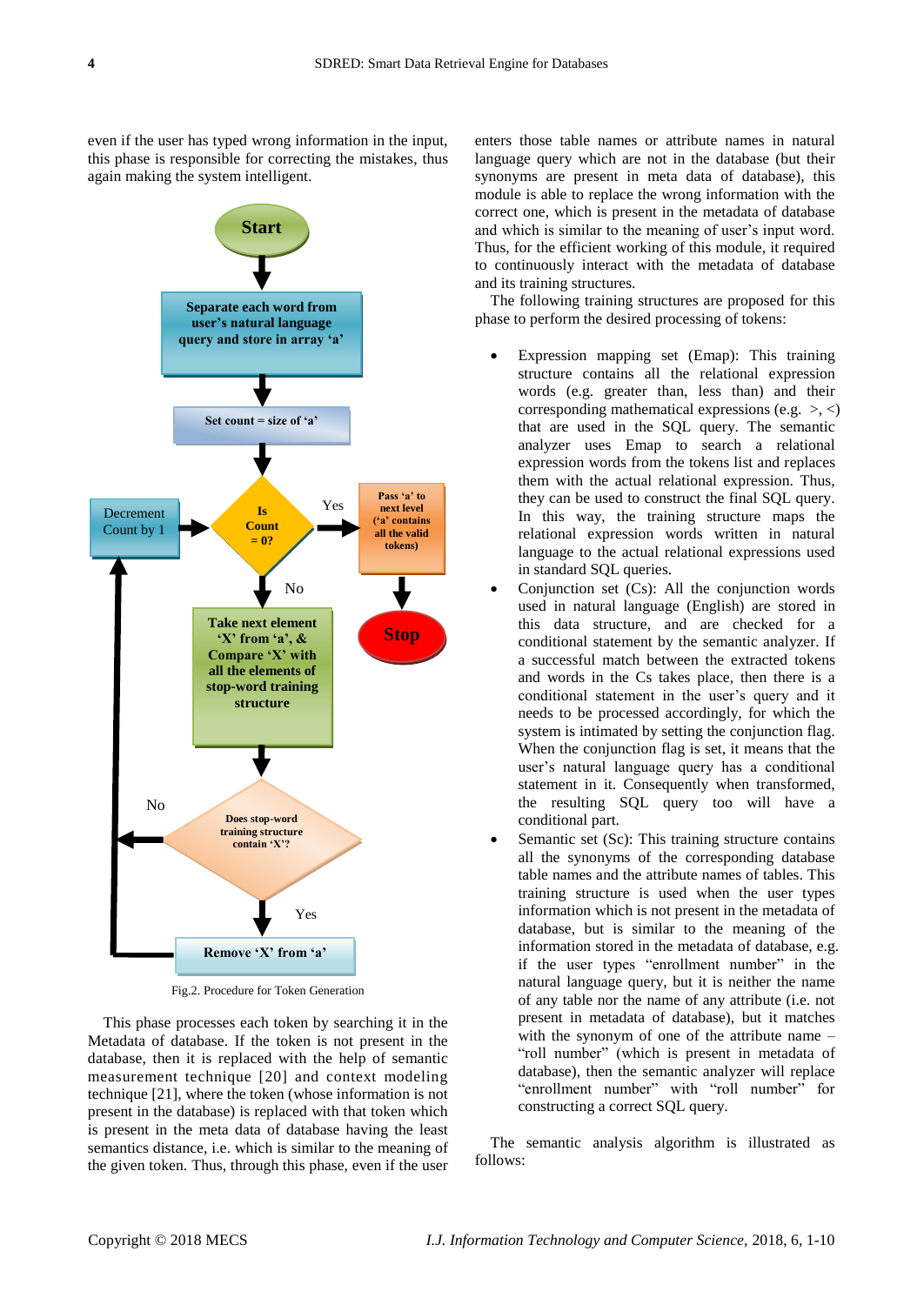*Algorithm 2: Semantic analysis algorithm*

Input: Token set 'a' for  $(i = 1$  to size\_of(a)) Step 1: Search the token in the Meta data (M) of the database If  $a[i] \notin M$ Then use Sc to find its semantic match & replace it with actual token. **Otherwise** No change to 'a' Step 2: Search the token in Emap if (a[i] ∈ Emap) Then replace it with its mathematical expression in Emap. Else No change to 'a' Step 3: Search the token in Cs if  $(a[i] ∈ Cs)$ Then set the conjunction flag. End for 'a' contains all the finalized tokens, which are used to generate the SQL query out of user's natural language query. Pass this token set to SQL query generation module. Output: Semantically matched and corrected token set

The procedure for semantic analysis is illustrated in Figure 3.

## *C. Distance measurement*

When the semantic analyzer corrects the tokens of user's natural language query, then all the tokens are passed to this module for further processing. After semantic analysis, there are certain tokens whose semantic analysis is not possible due to spelling mistake or by any other reason, thus a distance measurement technique is used for those tokens. In the current work, the Levenshtein distance/ edit distance [12] is used as distance measurement technique for calculating the distance between two tokens/words.

The Levenshtein distance measures the number of edits, which are needed to perform in order to transform one string into another. The allowed edit operations include: insertion, substitution or deletion. There are other edit distance measures such as Hamming distance, Longest Common Subsequence (LCS) etc. but the reason to choose Levenshtein distance as the edit distance are the following: i) Levenshtein distance allows all the important edit operations to be performed on the strings i.e. insertion, deletion and substitution. On the contrary, while LCS allows insertion, deletion, Hamming distance allows substitution only. Hence, while Hamming distance can only be used for strings/words of equal length, LCS cannot be used in cases where we require substitution as well. ii) Levenshtein is one of the most famous edit distances used in software that help in translation of natural languages. iii) Levenshtein is very helpful when the objective is to find matches for short strings in long texts. In the proposed intelligent system, a threshold as



Fig.3. Procedure for Semantic Analysis

been set, and if the Levenshtein distance between two words (one being the un-matched token and the other being the actual table name or attribute name) is less than or equal to threshold then the natural language word is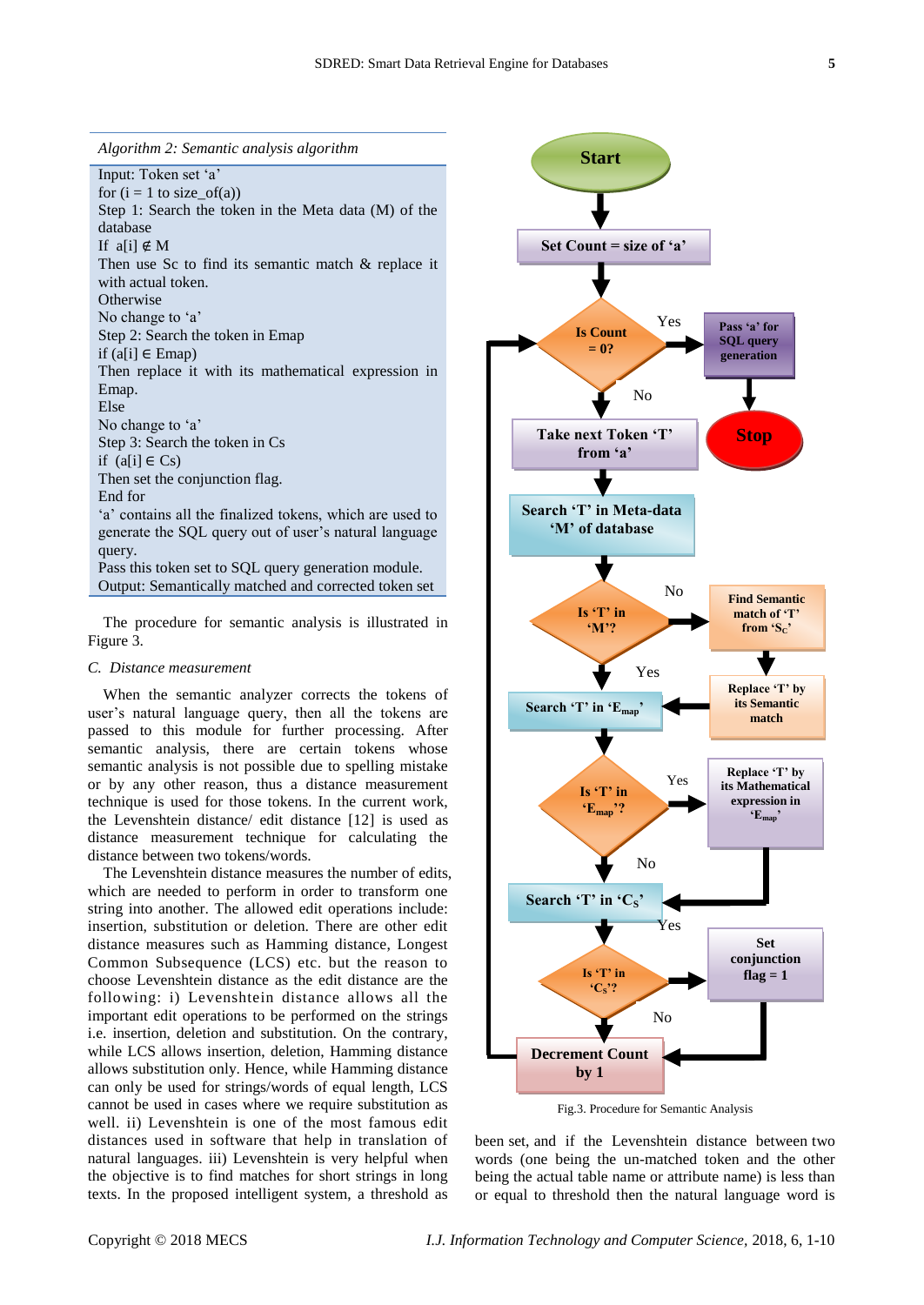replaced by the actual word in the database, i.e. if the calculated distance between a token and a word in the metadata of database is less than or equal to the threshold level, then the token is replaced by the word in metadata. Thus, by using this technique, the query-processing engine will become more robust as it is able to correct the mistakes of user automatically.

After the successful completion of distance measurement operation by levensteins distance [12], the remaining tokens, which are not being used for SQL query generation, are analyzed and are thus added to the already existing training data present in different training structures as feedback [15]. Accordingly, the proposed intelligent system will automatically update the training data whenever a natural language query is passed to it, making the system more robust and efficient.

## *D. The SQL Query Generation*

This phase is the final phase in the natural language query processing, where the valid tokens are transformed into a valid SQL query and is sent to the standard SQL query engine for the execution of SQL query. The process of transforming the valid tokens into the SQL query is systematic process, where different components are appended to the query at different steps and not at once i.e., the retrieved table names or attribute names are appended to the query at different steps, where they fit in the SQL query. If the user directly types the SQL query then it is directly given to the standard SQL query engine for the execution because it is already present in the form that is easily understood by the SQL query engine. At this phase, the intelligent layer has all the necessary information (e.g. table name and attribute name) required to construct the SQL query, which is than formulated in the form of SQL query and is passed to the SQL query engine for execution. Thus, the SQL query is formulated using the following expression:

$$
PI + attribute-name + P2 + table-name + P3 + (attribute-name + P4) repeatedly
$$
 (1)

Where, P1, P2, P3 and P4 are the different parts to be appended to the SQL query by the intelligent layer at different stages (e.g. P1 can be "select \*" or "select" or "select sum()"), and each part, together with conjunction flag will determine whether the next part be appended to the query or not, and also what will be the structure of next part. The "attribute-name" and "table-name" are the names of attribute and tables of database that the intelligent system has detected during the processing of user's natural language query. The last part of the final query formulated can be repetitive based on the structure of P1, P2 and P3. After appending all the parts to the SQL query by the intelligent layer, the SQL query formulated will be passed to the standard SQL query processing engine, which will execute the SQL query to retrieve the desired results.

#### IV. MATHEMATICAL MODEL

The mathematical model of the proposed model explains the whole processes of converting the natural language query into SQL query mathematically. Represent the natural language query by 'Nq' and the final SQL query generated by the system is represented by 'Sq'. The different training structures are represented by the stop-word by Ws, the expression mapping set is represented by Emap, Sc denotes the semantic set and Cs represents the conjunction set. Thus, after the Ws removal process, the natural language query input 'Nq' is converted into set of tokens 'T', which can be mathematically represented as:

$$
T = N_q - W_s \tag{2}
$$

These tokens are then passed for semantic matching process, where the token set is modified, and the resulting token set is calculated as:

$$
T_{New} = T - (W_{Emp}) + (E_{map})
$$
 (3)

Where, "WEmap" is the word in the expression mapping set (Emap) which matches with a particular word of user's natural language query, and "EEmap" is the actual expression against the matched word in Emap.

The table-name of database and the attribute name of a particular table are calculated as:

$$
Table\text{-}name (T_n) = T_{New} \cap M_T \tag{4}
$$

$$
Attribute\text{-}name (A_n) = T_{New} \cap M_A \tag{5}
$$

Where, "MT" is the set of table-names in metadata of database, and "MA" is the set of attribute-names in the metadata of database. If both Tn and An are empty, then semantic matching is performed due to which the new token set is calculated as:

$$
T_{New} = T - (W_{Sc}) + (S_{Sc}) \tag{6}
$$

Where, "WSc" is the word in the semantic-set (Sc) which matches with a one of the words of user's natural language query, and "SSc" is the synonym of the matched word in Sc. The process of distance measurement also takes place after semantic matching. Afterward, Tn and An are computed for calculating the names of database tables and attributes.

Thus, the final SQL query generated by the intelligent layer is represented mathematically as:

$$
S_q = P_1 + A_n + P_2 + T_n + P_3 + (A_n + P_4)_{repeatedly} \tag{7}
$$

Where, P1, P2, P3 and P4 are the different parts appended to final SQL query by intelligent layer at different stage. The SQL query "Sq" thus generated by the intelligent layer is given as an input to the standard SQL query processing engine, which executes it and provides the desired results to the common database users for their natural language queries. Based on the preceding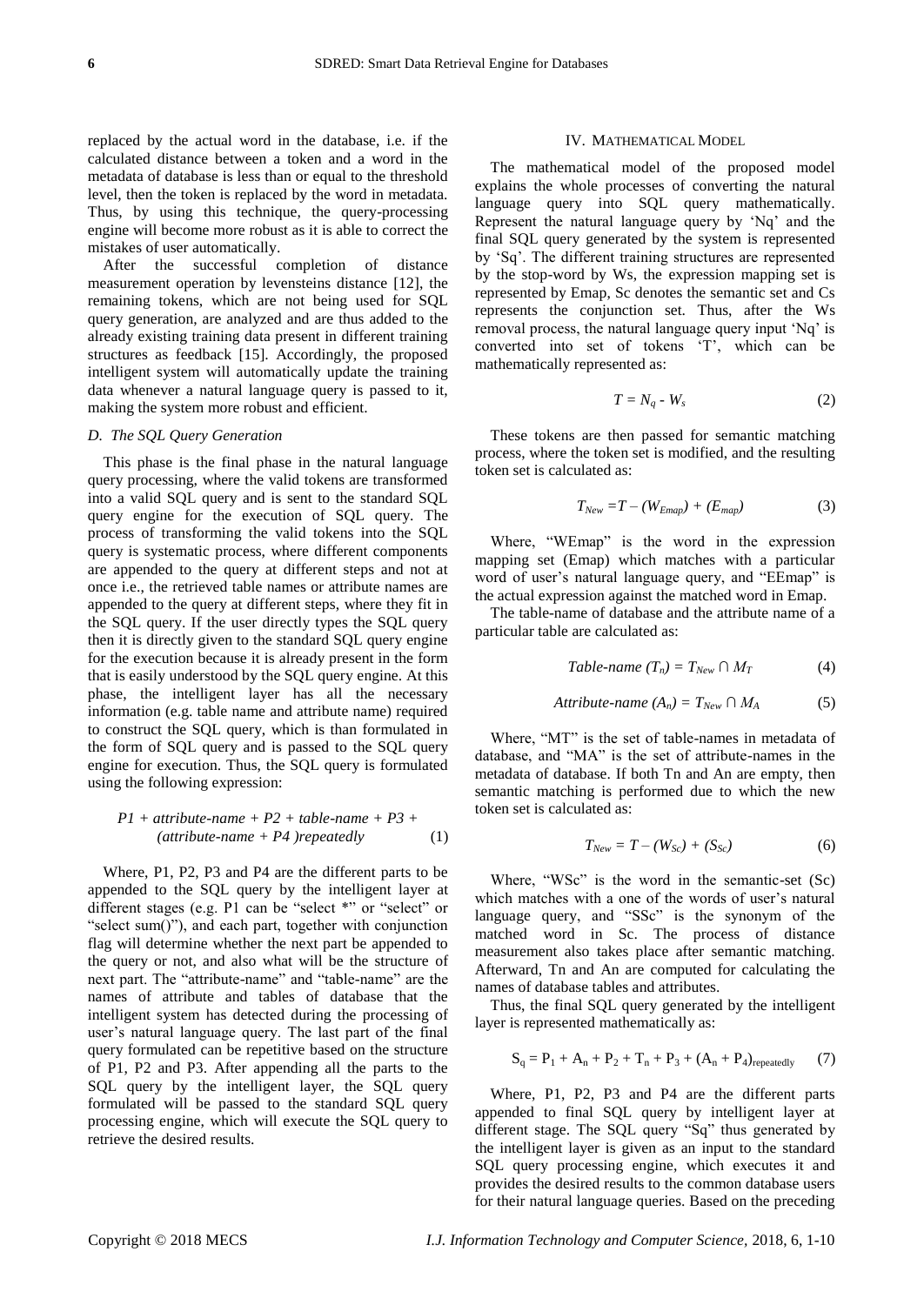methodology and mathematical model, the proposed intelligent system is illustrated in the following section.

### V. PROPOSED SYSTEM

Figure 4 illustrates the proposed intelligent system, where the user can interact with a relational database system using a Natural language query.



Fig.4. The Proposed scheme overview

In the proposed system represented by the Intelligent Layer in Figure 4, it is unnecessary to remember the syntax of different SQL queries by the user. The database user can type the database queries in natural language, which will be transformed into SQL queries automatically. The basic idea behind the implementation of this system is to design an intelligent layer, which will work on the top of SQL query processing engine. The input to this intelligent layer will be the user's natural language queries as shown in Figure 4. The intelligent layer will then transform the natural language queries into SQL queries that can be easily understood by the standard SQL query-processing engine that will then execute them to provide the desired results to the user. The SDRED steps for executing the natural language query are shown in Figure 5.



Fig.5. SDRED steps for processing the user's natural language query

Figure 5 illustrated that the SDRED is trained to construct the SQL queries out of user's natural language queries as well as to detect and to correct the errors in the natural language query. Thus, the proposed system will take the natural language input from the user, perform natural language processing on it, apply different constraints and finally formulate a correct SQL query,

whose execution yields the desired output to the user. Many training structures were implemented to guide the SDRED in processing the natural language input. The proposed intelligent layer was designed to update the training structures automatically whenever a new query is submitted for execution, thus making the system smart.

### VI. EXPERIMENTAL RESULTS AND DISCUSSION

The proposed system (SDRED) for database query processing is implemented using ASP.NET with SQL server at backend. The Smart data retrieval engine is designed to allow the common user to type the database queries in natural language (English). Afterward, the intelligent system is responsible for generating the SQL queries out of user's natural language queries automatically. Finally, the output is provided to the user. The different training structures were being implemented using different data structures in ASP.NET. Two University databases are created containing i) records of all the faculty members/workers/students, and ii) details of customers/products of a shopping store. For the proposed SDRED system performance evaluation, different natural language queries (given in Table 1) is used as input to SDRED for execution.

Table 1. Natural Language Queries and their SQL queries generated by "SDRED"

| Input:                  | Natural<br>Language<br>$Query - 1$ :   | Display those faculty members who<br>are designated as Assistant professor.                                   |
|-------------------------|----------------------------------------|---------------------------------------------------------------------------------------------------------------|
| <b>SDRED</b><br>Output: | Query<br>SQL<br>generated by<br>SDRED: | Select * from faculty as b where<br>'Assistant<br>b.designation<br>like<br>professor%'                        |
| Input:                  | Natural<br>Language<br>$Query - 2$ :   | Show me the details of department<br>with total faculty more than<br>10<br>members                            |
| <b>SDRED</b><br>Output: | SQL Query<br>generated by<br>SDRED:    | Select * from departments<br>as a<br>where a.Total_Faculty $> 10$                                             |
| Input:                  | Natural<br>Language<br>$Query - 3$ :   | Give<br>me the phone number<br>of<br>customer with name mohan                                                 |
| <b>SDRED</b><br>Output: | SQL Query<br>generated by<br>SDRED:    | a.name, a,phone no<br>Select<br>from<br>customers as a where a.name like<br>$\frac{9}{2}$ mohan $\frac{9}{2}$ |
| Input:                  | Natural<br>Language<br>$Query-4$ :     | Display the total amount in sales                                                                             |
| <b>SDRED</b><br>Output: | SQL Query<br>generated<br>by<br>SDRED: | Select sum(c.amount) as summation<br>from sales as c                                                          |

The proposed smart system converted these natural language queries into SQL queries and passes them to standard SQL query engine for execution. After the execution of these generated SQL queries, the results are noted as shown in Figure 6 to 9. The natural language queries given to the smart data retrieval engine for query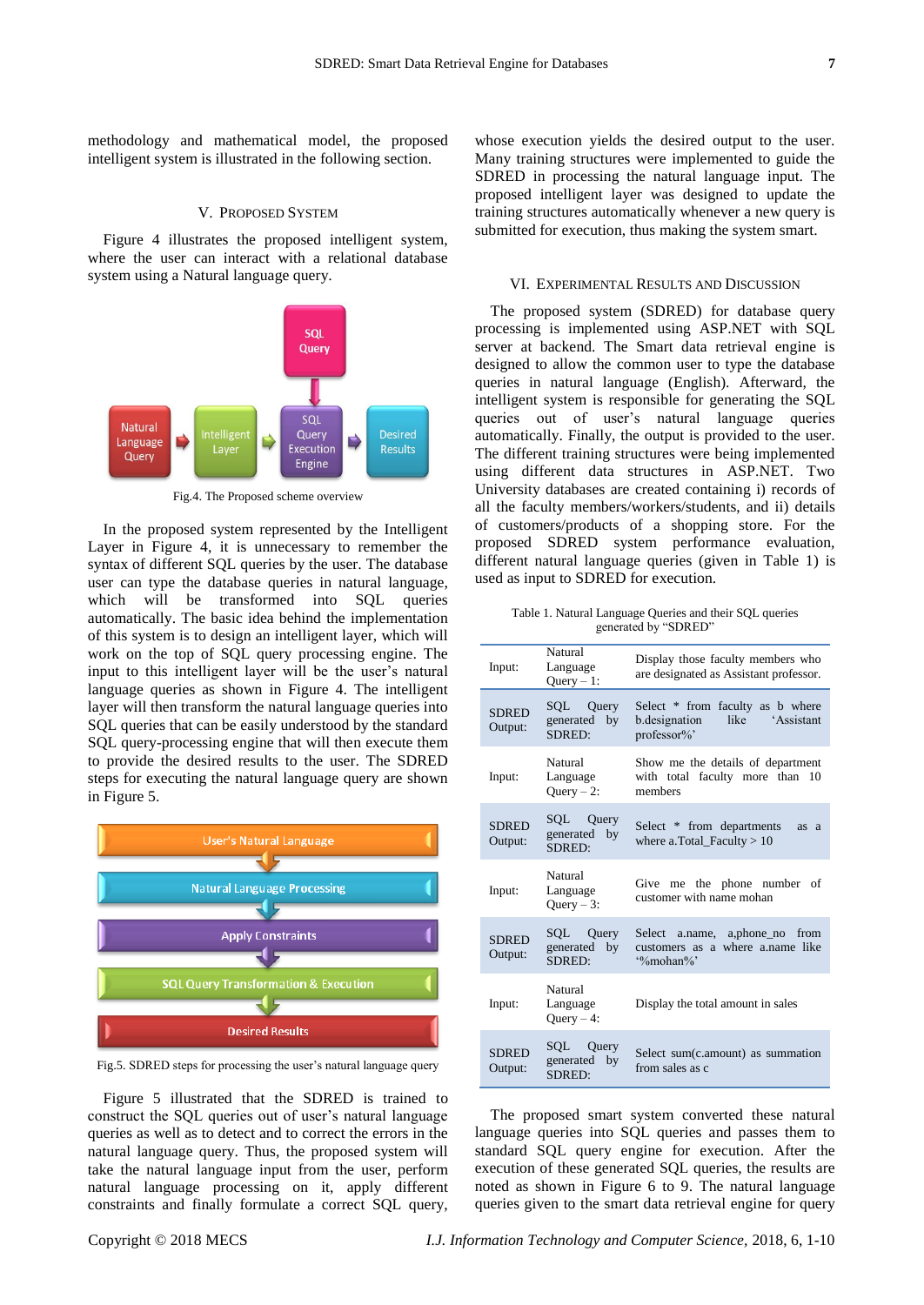execution are written is such a way to consider the common mistakes committed by common-user while interacting with databases. The proposed intelligent system is so smart, where it detects these mistakes and then corrects them to a large extent, and finally formulates the correct SQL queries out of it. After analyzing the SQL queries generated by SDRED for each natural language query shown in Table 1, it is evident that the proposed system is successfully able to convert the natural language queries into their corresponding correct SQL queries. Furthermore, the proposed system is completely different from those mentioned in the literature survey. This proposed technique is completely new and includes some of the simple and efficient techniques for processing the natural language query and converting it into SQL query. Figure 6 depicts SDRED system that is used to investigate the performance of the proposed system.

Figure 7 illustrates query 2 where the user had typed the wrong table name as "department", but the intelligent layer has automatically corrected it and replaced it with the correct table name as "departments".

As illustrates in Figure 7, the SDRED not only constructs the SQL query out of user's natural language query, but also is automatically corrected the mistakes. Similarly, in natural language query 2, the user again types partial attribute name "faculty", which if given to standard SQL query engine will run to error, but the proposed SDRED automatically find the correct attribute name "Total\_Faculty" from the metadata of database and formulates the correct SQL query. Figure 8 illustrates the results of query 3, where the user searches the customer with name "Mohan".

| Name             | $\mathbb{D}$ |   |          |             |                  |                     | Gender Phone No Department Designation Specialization- Specialization- | <b>Address</b>       | <b>District</b>  |                | State Country |
|------------------|--------------|---|----------|-------------|------------------|---------------------|------------------------------------------------------------------------|----------------------|------------------|----------------|---------------|
| Mr. Muneer       | 889          | M | 99865897 | Computer    | Assistant        | Data structures     | Algorithms                                                             | Muzafarpora Srinagar |                  | J&K            | India         |
| Ahmad            |              |   |          | sciences    | Professor        |                     |                                                                        |                      |                  |                |               |
| Mr. Azad         | 778          | M | 77809822 | Mechanical  | Assistant        | Machine             | Fluid                                                                  | Owais                | <b>Baramulla</b> | <b>J&amp;K</b> | India         |
| Ahmad            |              |   |          |             | Professor        | drawing             | Mechanics                                                              | Colony               |                  |                |               |
| Mr. Ajaz         | 554          | M | 88254368 | Computer    | <b>Assistant</b> | Java                | Operating                                                              | Bathindi             | Jammu            | J&K            | India         |
| Dar              |              |   |          | Sciences    | Professor        | Programming         | <b>Systems</b>                                                         |                      |                  |                |               |
| Mr. Asad         | 664          | M | 77383686 | Electronics | Assistant        | VLSI                | Digital                                                                | M.A. Road            | Srinagar         | <b>J&amp;K</b> | India         |
| Kadiri           |              |   |          |             | Professor        |                     | Electronics                                                            |                      |                  |                |               |
| Mrs. Raman       | 660          | F | 55242797 | Philosophy  | <b>Assistant</b> | Introduction to     | India History                                                          | Malviya              | Jammu            | <b>J&amp;K</b> | India         |
| Sharma           |              |   |          |             | Professor        | Logic               |                                                                        | Road                 |                  |                |               |
| Mrs. Supriya 880 |              | F | 55282598 | Mathematics | Assistant        | <b>Graph Theory</b> | <b>Coding Theory</b>                                                   | Sardari              | Jammu            | J&K            | India         |
| datta            |              |   |          |             | Professor        |                     |                                                                        | <b>Bazaar</b>        |                  |                |               |
| Mr. Farooq       | 663          | M | 66354390 | Mathematics | Assistant        | Differential        | Differential                                                           | Lalbazar             | Srinagar         | J&K            | India         |
| Shah             |              |   |          |             | Professor        | Equations           | Calculus                                                               |                      |                  |                |               |
| Mr. Ayaaz        | 552          | M | 77292772 | Philosophy  | <b>Assistant</b> | Political           | Introduction to                                                        | <b>Ranawari</b>      | Srinagar         | <b>J&amp;K</b> | India         |
| Ahmad            |              |   |          |             | Professor        | <b>Sciences</b>     | Logic                                                                  |                      |                  |                |               |
| Mr. Kamal        | 334          | M | 33437628 | Mathematics | <b>Assistant</b> | Probability         | <b>Statistics</b>                                                      | Dilshanpora          | Ramban           | J&K            | India         |
| Daas             |              |   |          |             | Professor        |                     |                                                                        |                      |                  |                |               |
| Mr. Umar         | 223          | M | 77383838 | Computer    | <b>Assistant</b> | Digital Logic       | Mobile                                                                 | Fazabad              | Gandarbal        | J&K            | India         |
| Kadari           |              |   |          | sciences    | Professor        |                     | Computing                                                              |                      |                  |                |               |
| Mr. Raja         | 559          | M | 73636899 | English     | Assistant        | Phonetics           |                                                                        | Ranawari             | Srinagar         | J&K            | India         |
| Haccan           |              |   |          |             | Professor        |                     |                                                                        |                      |                  |                |               |

Fig.6. Database Result for Query – 1 by SDRED

| Name                        | H.0.0                       |     | Total Faculty Total Administr Total Labs Total S Cource offered- Cource Offered- Cource Offered-<br>ative Staff | tudents 1 |                 |         |            |
|-----------------------------|-----------------------------|-----|-----------------------------------------------------------------------------------------------------------------|-----------|-----------------|---------|------------|
| Computer<br><b>Sciences</b> | Mr. Ramanuj Sharma          | -15 |                                                                                                                 | 600       | <b>B</b> Tech   | M Tech  | <b>MCA</b> |
| Mechanical                  | Mr. Mir Furoaan             | 16  |                                                                                                                 | 310       | B. Tech.        | M Tech. | P.hd.      |
| <b>Electronics</b>          | Mr. Muzamil Sheikh          | 11  |                                                                                                                 | 600       | <b>B.</b> Tech. | M Tech. |            |
|                             | Mathematics Mr. Jain Sharma | 13  |                                                                                                                 | 400       | M Sc.           | P.hd    |            |
| <b>Philosophy</b>           | Mr. Majid Husain            | 12  |                                                                                                                 | 200       | M A             | P.hd    |            |

Fig.7. Database Result for Query – 2 by SDRED

| <b>Name</b>     | <b>Phone No</b> |
|-----------------|-----------------|
| Mr. Mohan Lal   | 55625275        |
| Mr. Mohan Kumar | 66383622        |

Fig.8. Database Result for Query – 3 by SDRED

Figure 8 includes the natural language query 3, where the user searches the customer with name "Mohan" (which if directly given to standard SQL query engine will provide no results for this query, since "Mohan is not present in the database"), while the proposed SDRED formulates the SQL query in such a way that all the names are displayed which contain word "Mohan", and then user can easily search particular tuple from the retrieved result. Table V includes the results of query 4, where the natural language query 4 is transformed into the SQL query.

Figure 9 includes the transform of the natural language query 4 into SQL query. The proposed SDRED first checks if there is any column with name "Total amount", if not, then SDRED formulates SQL query in such a way that it finds the summation of values under column name "amount".



Fig.9. Database Result for Query – 4 by SDRED

Consequently, from the preceding results it is evident that SDRED not only formulates the SQL queries for natural language queries, but also checks for the user mistakes. Accordingly, it corrects them, so that the formulated SQL queries will not produce erroneous results to the user. The proposed SDRED system do not require the database's user to remember the exact names of tables and their attributes in a database, because SDRED automatically replaces the mistaken names of tables and their attributes by exact and correct names.

From the promising results obtained by the proposed system, it is recommended to use other natural languages rather than English in the future. In addition, in future implementation of all types of SQL queries can be considered, by which the database user can not only retrieve, but also can be able to modify the database using natural language queries. Besides, this proposed technique can be extended for image retrieval system, where the Natural language processing technique can parse the user queries and a back propagation based neural network can be used to retrieve the images from database, thereby creating an easy and efficient image retrieval system.

#### VII. CONCLUSIONS & FUTURE

In this paper, a smart data retrieval engine for databases has been reported, which is able to provide an easy interface to the common database users, who can type the queries in natural language and finally retrieve the desired results from the database. All the components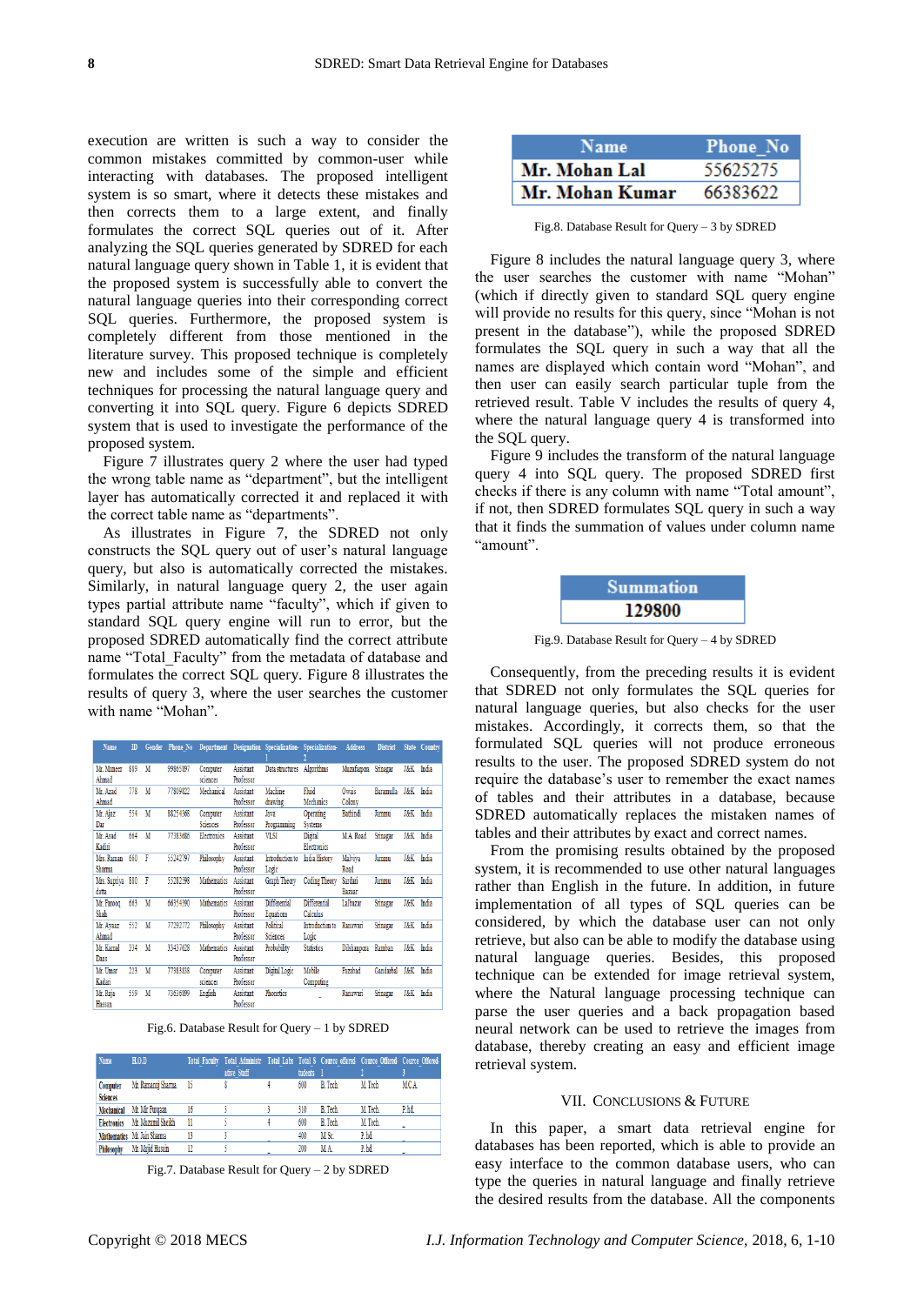of proposed intelligent system were discussed in details and a complete procedure of transforming a natural language query into SQL query has also been defined.

The main task of the proposed system was to extract useful information from natural language query and then use it to construct the corresponding SQL query. The system has been implemented and multiple queries (in natural language) were supplied as input. The results established that the system efficiently converted the natural language queries into their corresponding SQL queries. It executed them and finally provided the desired results to the user. Furthermore, the system automatically corrected the mistakes (if any) in natural language queries using semantic matching and distance measurement techniques, thereby making the complete system easy, simple and robust.

Also, in future we will increase the applicability of our proposed system to much more complex natural language queries (which will generate more complex nested SQL queries).

#### APPENDIX A

The notations used in the present work are as follows:

| S. No.       | <b>Notation</b>            | <b>Meaning</b>                                               | <b>Remarks</b>                               |
|--------------|----------------------------|--------------------------------------------------------------|----------------------------------------------|
| 1            | Q or Nq                    | User's query in<br>Natural Language                          |                                              |
| $\mathbf{2}$ | $W_{S}$                    | Stop Word Training<br>set                                    | Used to remove<br>unwanted words<br>from Nq. |
| 3            | a                          | Array of Tokens                                              |                                              |
| 4            | $E_{map}$                  | <b>Expression mapping</b><br>training set                    | Used to map<br>mathematical<br>expressions.  |
| 5            | $C_{S}$                    | Conjunction<br>training set                                  | Contains all the<br>conjunction words.       |
| 6            | $S_{C}$                    | Semantic set                                                 | Dictionary of<br>synonyms.                   |
| 7            | Sq                         | SQL query                                                    | Generated by<br>SDRED.                       |
| 8            | т                          | Set of Tokens                                                |                                              |
| 9            | $\mathbf{W}_{\text{Emaq}}$ | Word corresponding<br>to expression in<br>$E_{\rm map}$      |                                              |
| 10           | $W_{SC}$                   | Word in SC which<br>matches with<br>particular word in<br>Nq |                                              |
| 11           | $E_{Emap}$                 | Expression word in<br>$E_{map}$                              |                                              |
| 12           | $S_{SC}$                   | Synonym of<br>matched word                                   |                                              |
| 13           | T <sub>n</sub>             | Database Table<br>name                                       |                                              |

| 14 | $A_n$       | Database Attribute<br>name         |  |
|----|-------------|------------------------------------|--|
| 15 | $M_{\rm T}$ | Set of Table names<br>in Meta-Data |  |
| 16 | M۸          | Set of Attributes in<br>Meta-Data  |  |

#### **REFERENCES**

- [1] ElmasriRamez, and Shamkant B. Navathe, Fundamentals of database systems, *Pearson*, (2014).
- [2] Burleson, Donald K., et al., Handbook of Advanced SQL Database Programmer, *Rampant Tech Press*, (2003).
- [3] Ma, Zongmin, et al., Intelligent databases: technologies and applications, *IGI Global*, (2007).
- [4] Weizenbaum, Joseph, ELIZA—a computer program for the study of natural language communication between man and machine, *Communications of the ACM*, vol. 9, no. 1, pp. 36-45, (1966). DOI:10.1145/365153.365168
- [5] Ilyasu Anda, Isah Omeiza Radiu, Enesi Femi Amine, "A safety data model for data analysis and decision making", *International Journal of Information Engineering and electronic business (IJIEEB)*, Vol. 9, No. 4, pp. 21 – 30, 2017. DOI: 10.5815/IJIEEB.2017.04.04.
- [6] Harrison John Bhatti, Babak Bashari Rad, "Databases in Cloud Computing: A literature review", *International journal of Information Technology and Computer Science (IJITCS)*, Vol. 9, No. 4, pp.9-17, 2017. DOI: 10.2815/ijitcs.2017.04.02
- [7] ElisaBertino, Barbara Catania, and Gian P. Zarri, Intelligent database systems, *ACM Press, Addison-Wesley*, (2001). ISBN: 0-201-87736-8.
- [8] Lewis, David D., and Karen Spärck Jones, Natural language processing for information retrieval, *Communications of the ACM*, vol. 39, no. 1, pp 92-101, (1996). DOI:10.1145/234173.234210
- [9] Daniel Jurafsky, and James H. Martin, Speech and Language Processing, *Pearson*, (2000).
- [10] Paredes-Valverde, Mario Andrés, et al, ONLI: An ontology-based system for querying DBpedia using natural language paradigm, *Expert Systems with Applications*, vol. 42, no. 12, pp. 5163-5176, (2015).
- [11] Ngamnij, Somjit et al., Semantic ontology mapping for interoperability of learning resource systems using a rulebased reasoning approach, *Expert Systems with Applications*, vol. 40, no. 18, pp7428-7443, (2013). DOI:10.1016/j.eswa.2013.07.027
- [12] Heeringa, Wilbert, Measuring dialect pronunciation differences using Levenshtein distance [Dissertation], *Rijksuniversiteit Groningen*, (2004).
- [13] NF Ayan, ArindamMandal, and Jing Zheng, Clarifying natural language input using targeted questions, *U.S. Patent 13/866,509*, (2013).
- [14] Li, Fei, and Hosagrahar V. Jagadish, NaLIR: An interactive natural language interface for querying relational databases, Proceedings of the 2014 *ACM SIGMOD international conference on Management of data*. ACM, (2014). DOI:10.1145/2588555.2594519
- [15] Damljanović, Danica, et al., Improving habitability of natural language interfaces for querying ontologies with feedback and clarification dialogues, *Web Semantics: Science, Services and Agents on the World Wide Web*, vol. 19, pp1-21, (2013). DOI:10.1016/j.websem.2013.02.002
- [16] Deebha Mumtaz, Bindiya Ahuja, "A Lexical Approach for opinion Mining in Twitter", *International Journal of*